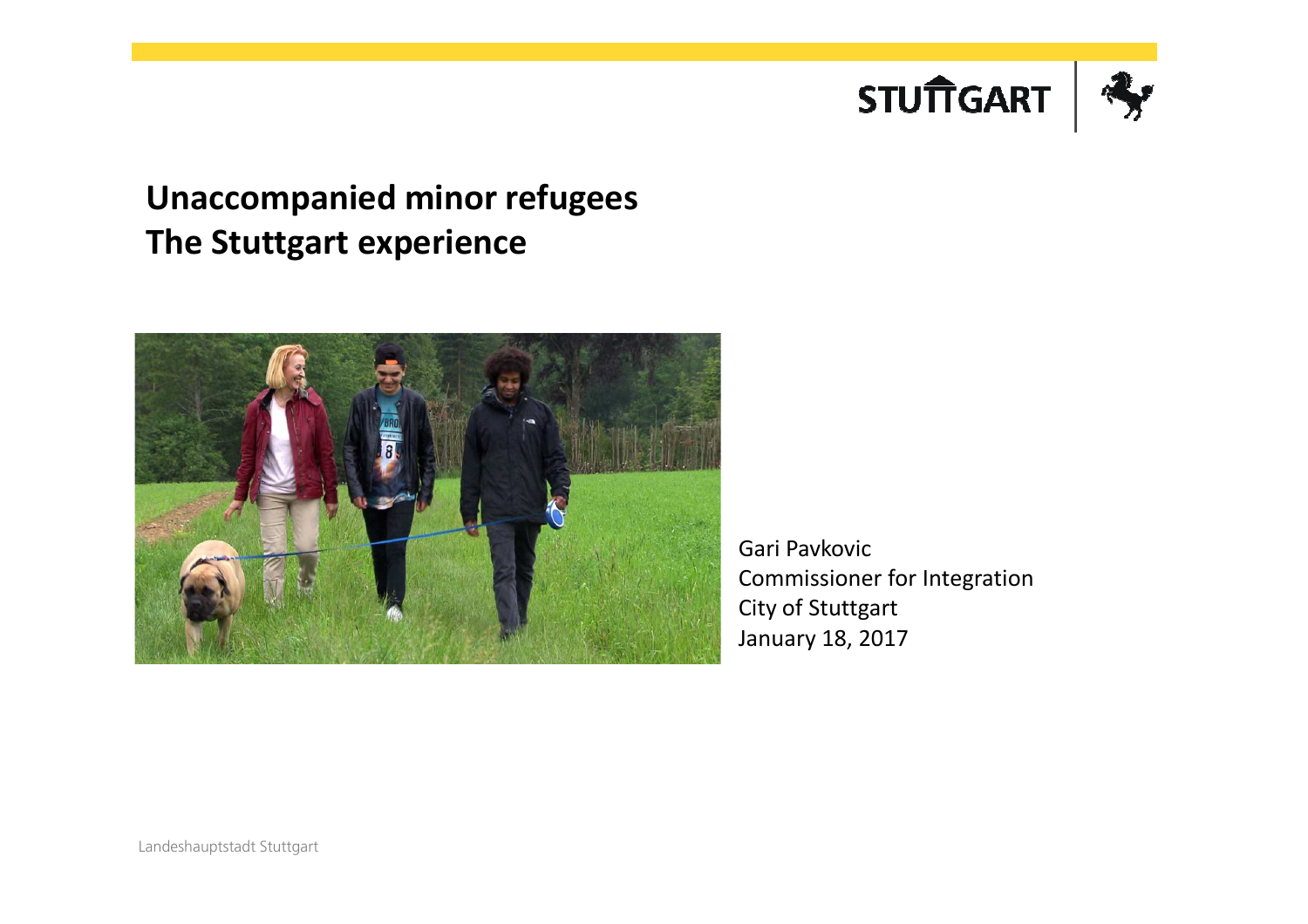

## Figures & Facts

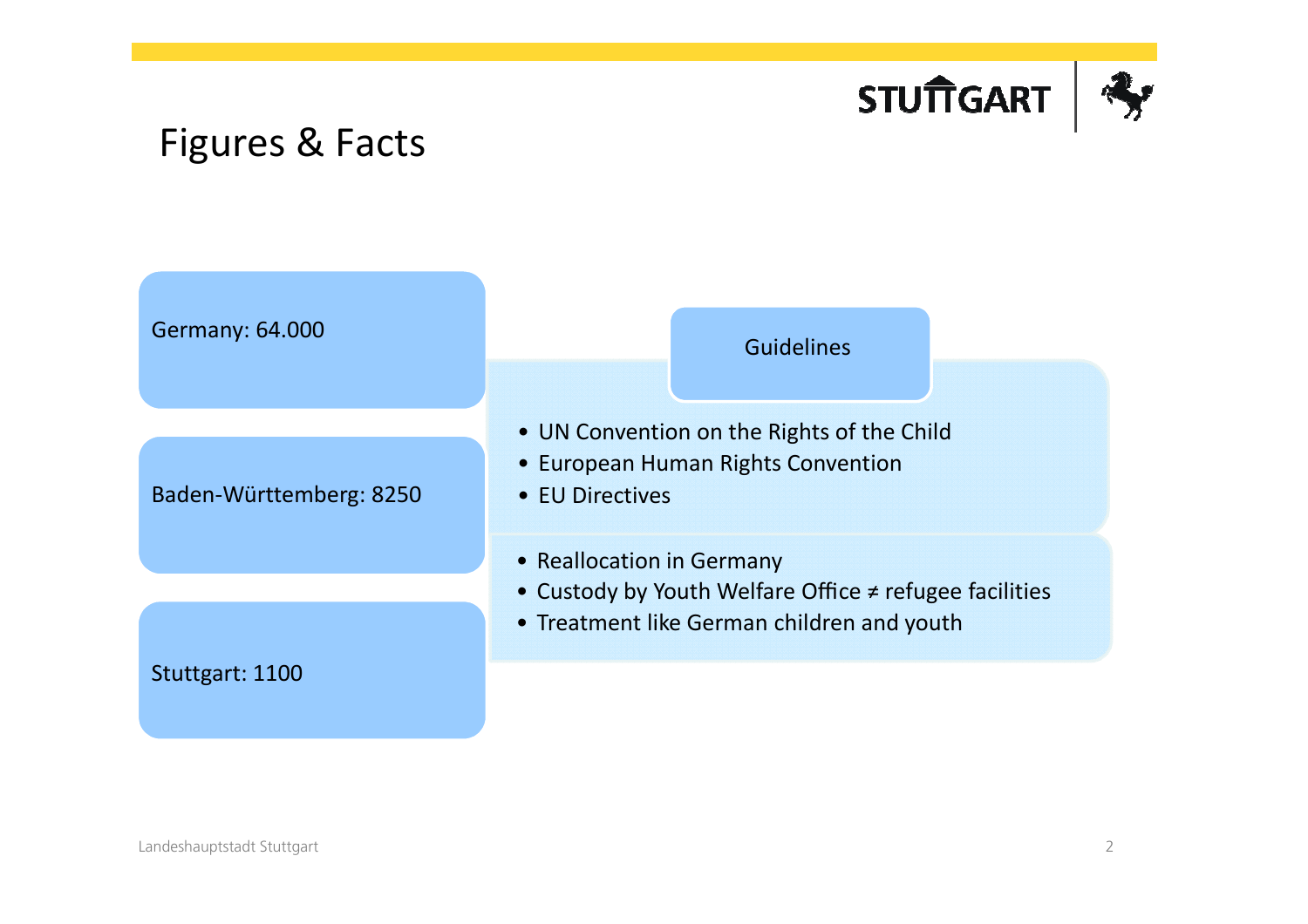





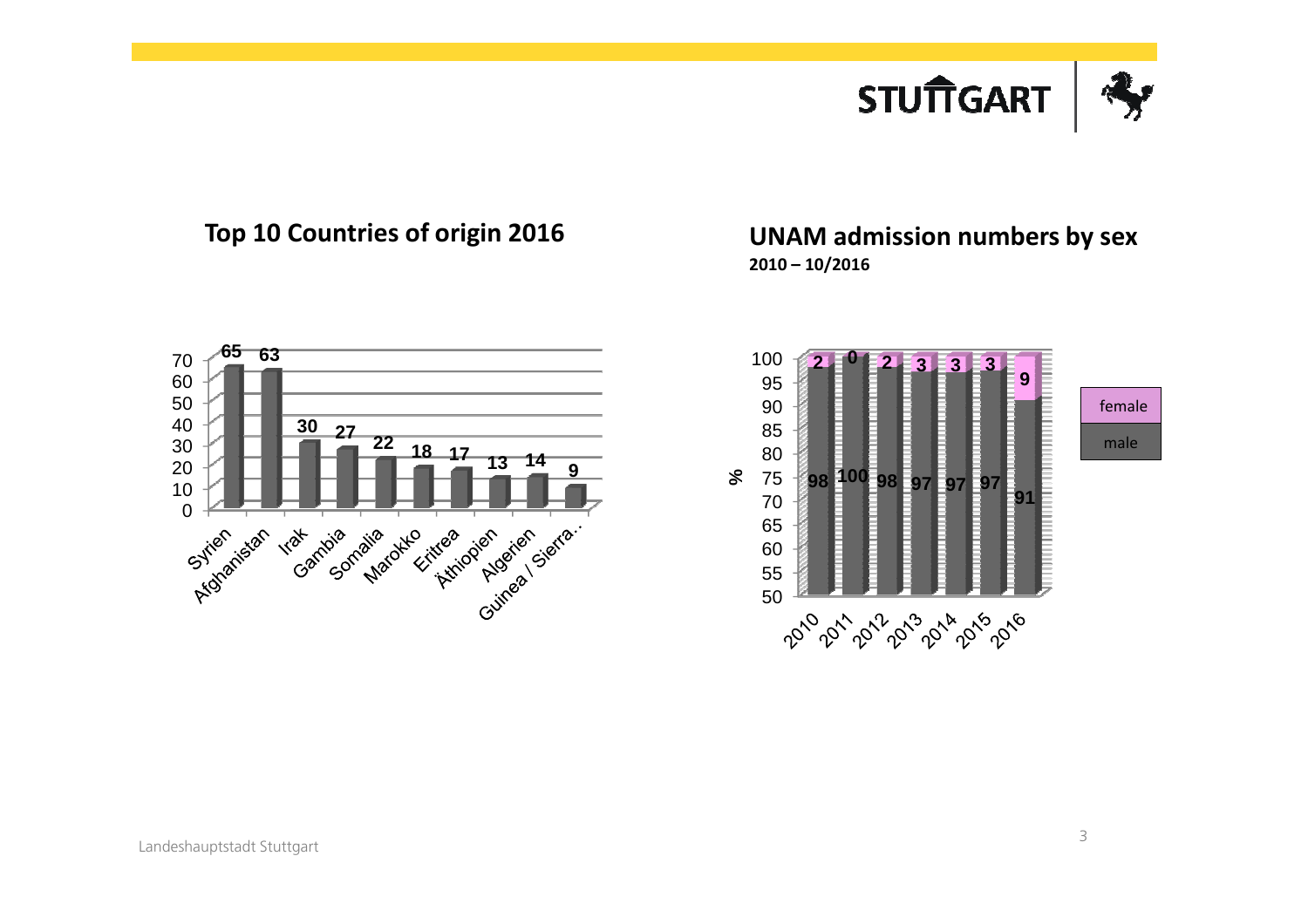

## Arrival in Germany:Provisional care and clearing procedure

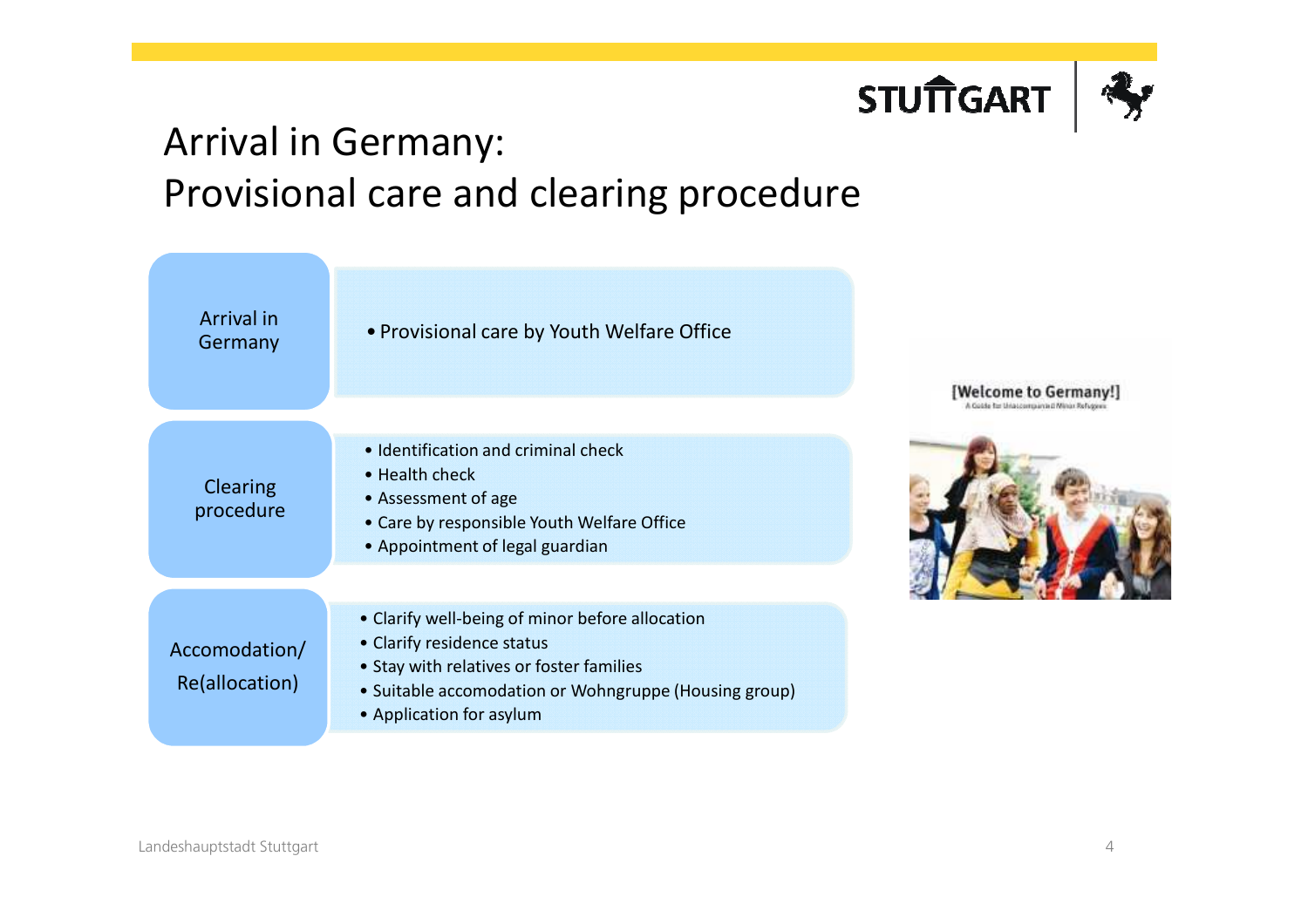

#### Tasks and integration measures of Youth Protection and Social Counseling Service

#### Youth protection

- •Decent accomodation
- • Full care (Medical care, food, clothing, hygiene, pocket money)
- •Support by day-care professionals
- • Educational assistance with regard to language, school and training, emergency support, leisure activities and social integration (Matching with mentors, volunteers, clubs etc.)
- • Connect with and involve families and friends whoreside outside the city or rural district (Landkreis)
- • Communicate life skills (washing, cooking, cleaning, managing finances)

#### Social counseling service UNAM

- •Assessment of age
- •Clearing- und information on reallocation
- • Appointment and close consultation withlegal guardian
- •Initiate family reunion
- •Assessment of educational assistance
- •Provide Economical aid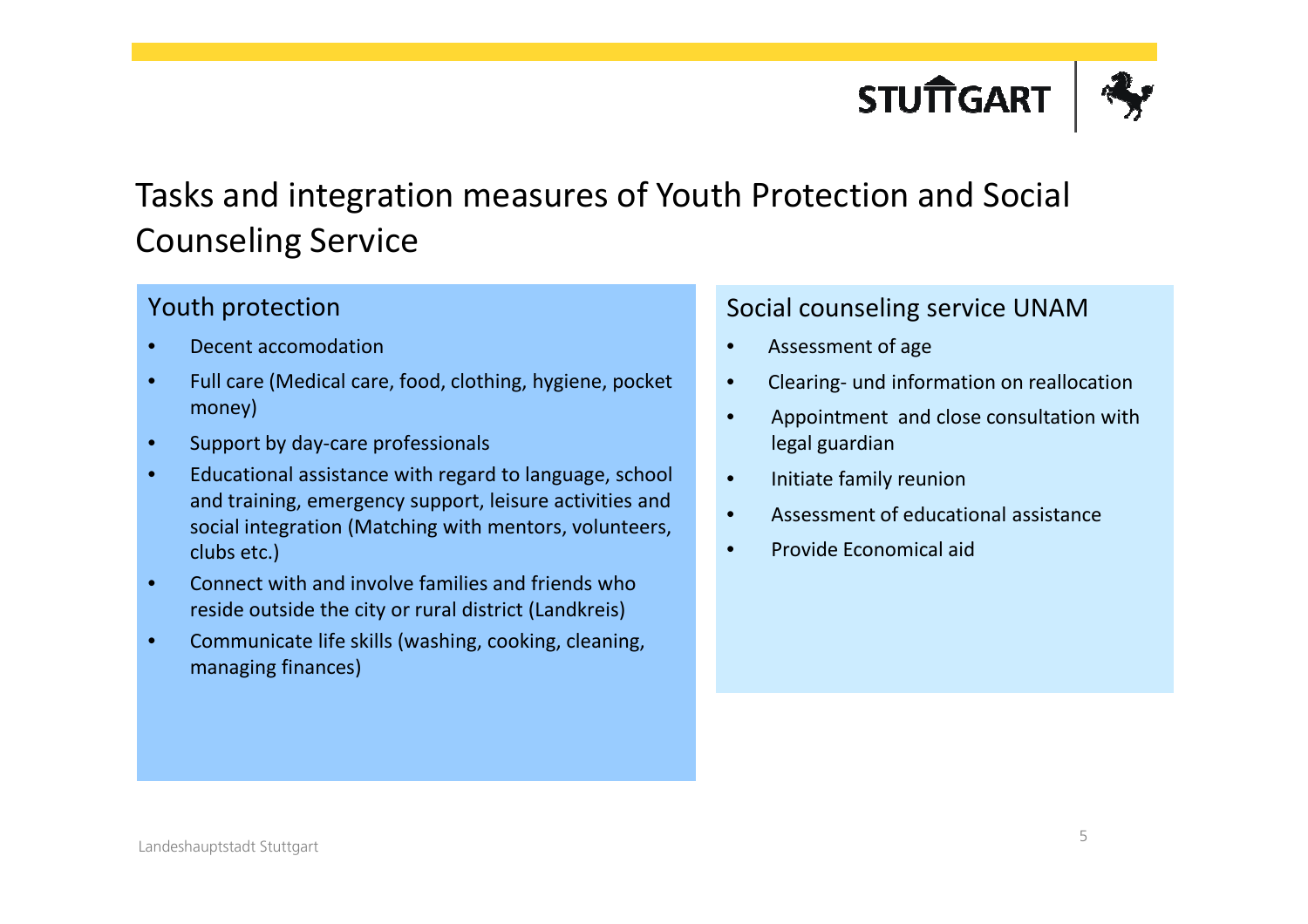

## Transition to educational support

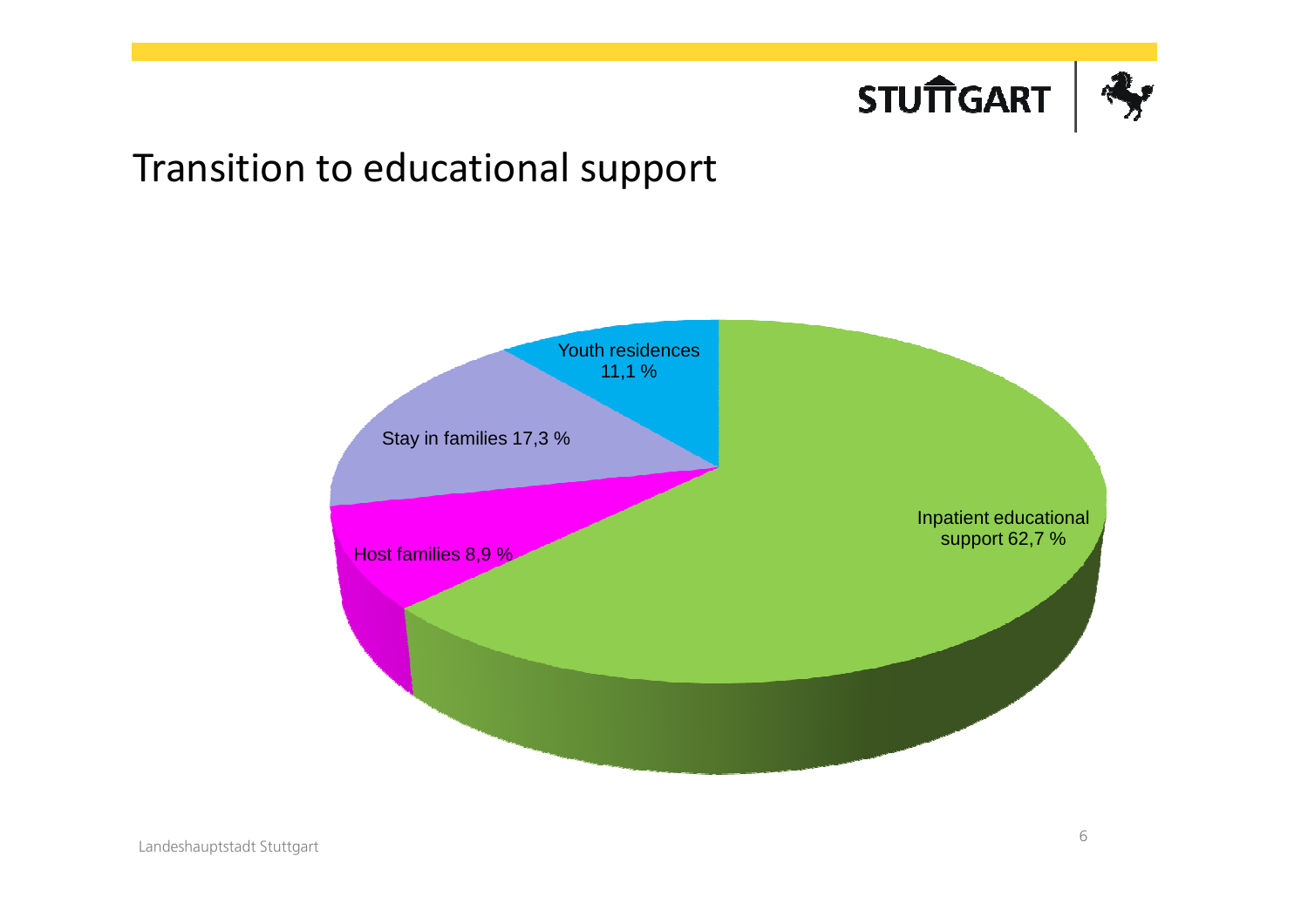

## Issues, challenges and barriers

- •Family reunion within Germany
- •Reimbursement of costs by regional authorities
- •No distribution
- •Accomodation in sports halls
- •Need for educational assistance
- $\bullet$ Need for psychological/therapeutic measures
- •Child protection

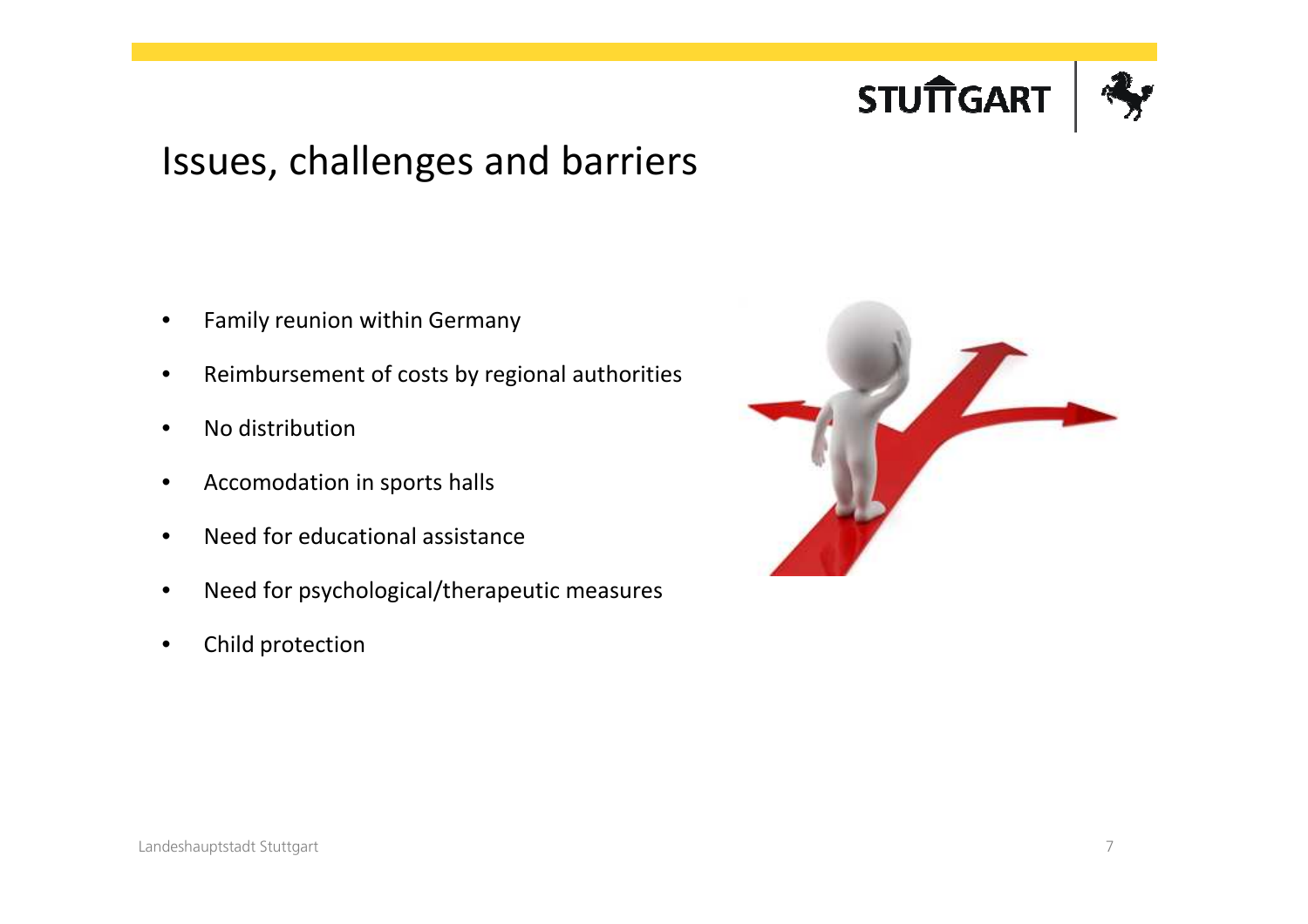

## Good Practices

#### Project OMID (hope)

• Psycho-social offers to support traumatised refugees especially minor refugees with migration/flight experiences

#### House of Hopes Stuttgart

- •Point of contact/youth club for UNAMs from assisted living units
- • Get-to-gether after school: connect with other students andyoungsters, joint lunch, homework supervision, sports, culture etc.
- • Promote arriving and living in their new home/house of hopes **Stuttgart**



OMID - Hoffnung Frühe Hilfen für traumatisierte Flüchtlinge